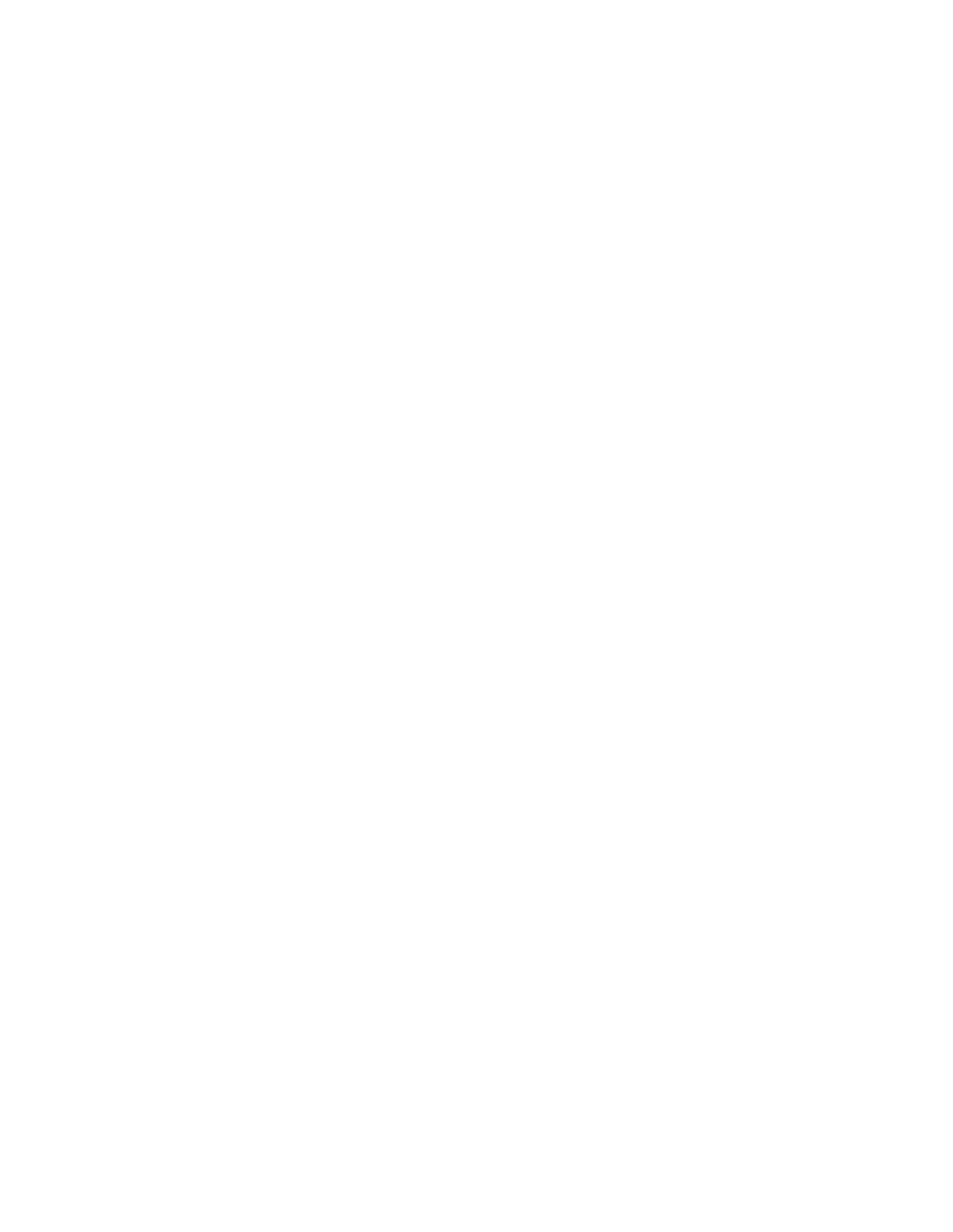### **SECTION 03604 CASING GROUTING-ANNULAR SPACE**

#### <span id="page-2-0"></span>**PART 1 - GENERAL**

#### <span id="page-2-1"></span>1.01 DESCRIPTION

Provide grouting of the annular space between the carrier pipe and the casing pipe. The annular space (void between the carrier pipe and the casing pipe) shall be completely grouted to support the carrier pipe and provide long-term stability. The Contractor shall provide testing of materials and methods for compliance with the requirements which follow. All proposals shall be submitted to the Engineer.

#### <span id="page-2-2"></span>**PART 2 - PRODUCT**

#### <span id="page-2-3"></span>2.01 MATERIALS

- A. Grout. The grout materials shall consist of portland cement (portland cement and fly ash) and/or additives.
- B. Compressive Strength. The grout shall have a minimum penetration resistance of 100 psi in 24 hours when tested in accordance with ASTM C 403 and a minimum compressive strength of 300 psi in 28 days when tested in accordance with ASTM C 495 or C 109.
- C. Performance Requirements. The Contractor shall submit the proposed grout mixes, methods, plans, and criteria of the grouting operations. The grouting system shall have sufficient gauges, monitoring devices, and tests to determine the effectiveness of the grouting operation and to ensure compliance with the pipe specifications and design parameters.
- D. Mix Designs. One or more mixes shall be developed to completely fill the annular space based on the following requirements:
	- 1. Size of the annular void
	- 2. Sufficient strength and durability to prevent movement of the carrier pipe
	- 3. Provide adequate retardation, and
	- 4. Provide less than 1 percent shrinkage by volume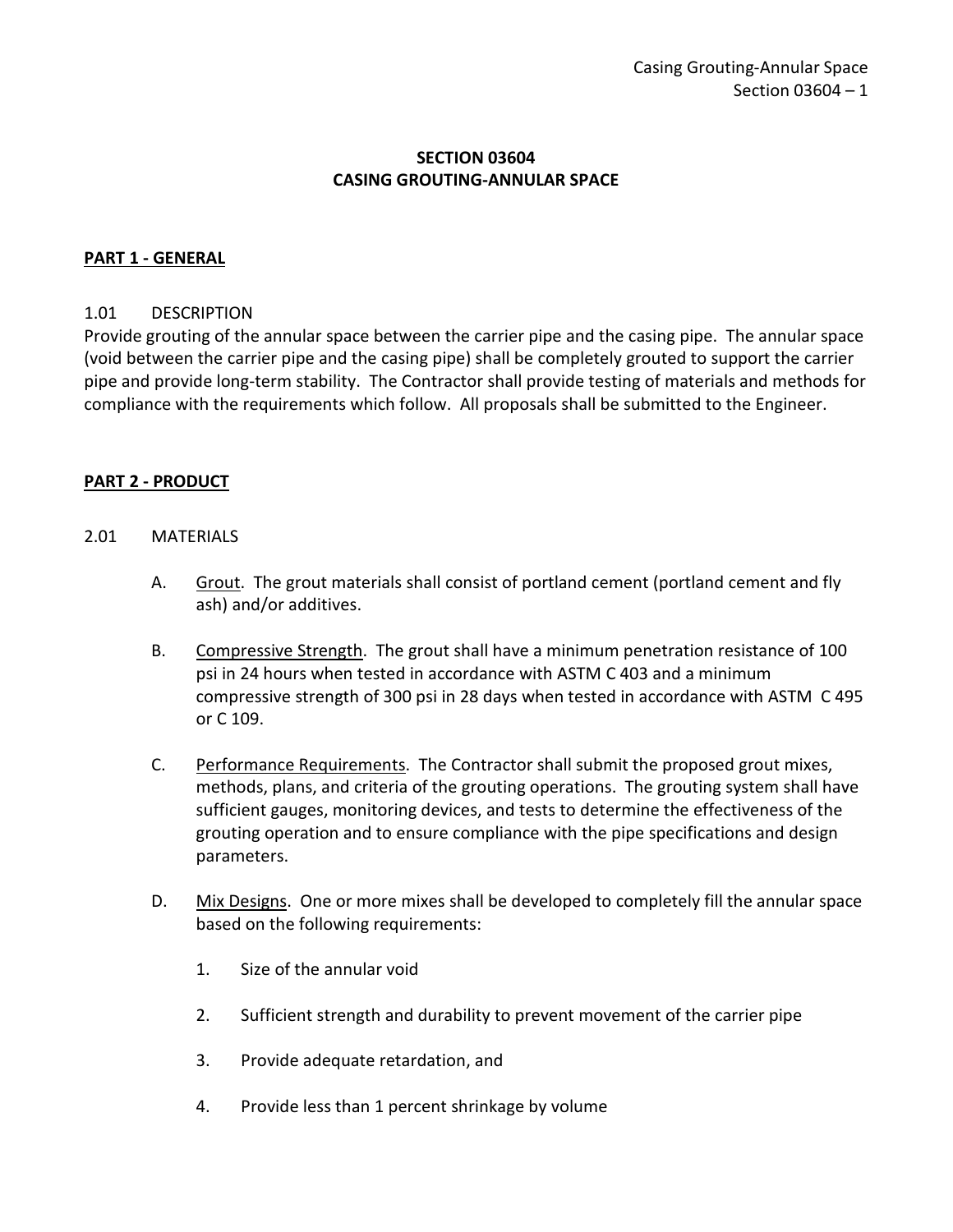## Casing Grouting-Annular Space Section 03604 – 2

E. Density. The Contractor shall design a grout mix with a density to meet the requirements to prevent floating of the pipe. The apparent viscosity shall not exceed 35 seconds in accordance with ASTM C 939.

## <span id="page-3-0"></span>**PART 3 - EXECUTION**

### <span id="page-3-1"></span>3.01 QUALIFICATIONS

The Contractor shall provide references of previous projects demonstrating to the Engineer its capabilities of filling the annular space and performing work in conformance with the Plans and the Specifications.

## <span id="page-3-2"></span>3.02 GROUTING EQUIPMENT

The materials shall be mixed in equipment of sufficient size and capacity to provide the desired amount of grout material for each stage in a single operation. The equipment shall be capable of mixing the grout at densities required for the approved procedure and shall also be capable of changing density as dictated by field conditions any time during the grouting operation.

# <span id="page-3-3"></span>3.03 INJECTION PROCEDURE AND PRESSURE

The gauged pumping pressure shall not exceed the liner pipe manufacturer's approved recommendations. Pumping equipment shall be of a size sufficient to inject grout at a velocity and pressure relative to the size of the annular space. Gauges to monitor grout pressure shall be attached immediately adjacent to each injection port. The gauge shall conform to an accuracy of no more than one-half percent error over the full range of the gauge. The range of the gauge shall not be more than 100 percent greater than the design grout pressure. Pressure gauges shall be instrument oil filled and attached to a saddle-type diaphragm seal (gauge saver) to prevent clogging with grout. All gauges shall be certified and calibrated in a accordance with ANSI B40, Grade 2A.

### <span id="page-3-4"></span>3.04 ONSITE TEST EQUIPMENT

Density shall be verified by ASTM C 138 or by other methods as approved by the Engineer. Viscosities shall be checked with a flowcone provided by the Contractor and tested per ASTM C 939.

# <span id="page-3-5"></span>3.05 TEST SECTION

<span id="page-3-6"></span>The Contractor may be required to perform an above ground test on each type of grout and grout system proposed to be used. The test Section to be grouted and the size of the annular space considered for each type of grout system shall be determined by the Contractor and approved by the District.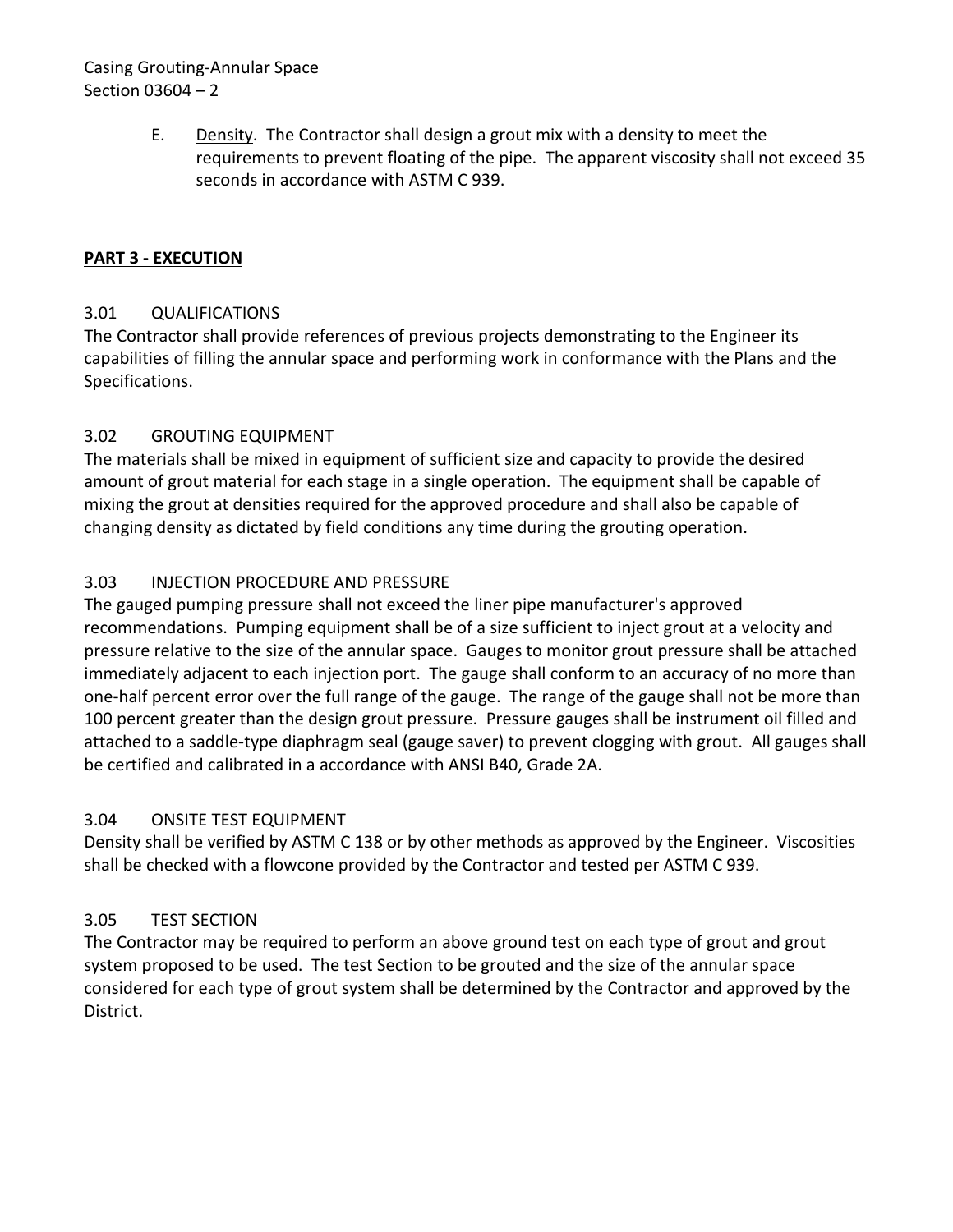### 3.06 SUBMITTALS AND REQUIRED CALCULATIONS

The Contractor shall submit the following to the Engineer at least 20 working days prior to the start of the grouting operation.

- A. The proposed grouting mix
- B. The proposed densities and viscosities
- C. Initial set time of the grout
- D. The proposed grouting method
- E. The maximum injection pressures
- F. The 24-hour and 28-day minimum compressive strength
- G. Proposed grout volumes
- H. Bulkhead designs
- I. Buoyant force calculations
- J. Flow control
- K. Pressure gauge certification
- L. Vent location plans

These shall be submitted as a complete package for a single or sample section only. The Contractor shall notify the Engineer of any changes to be made in grouting.

#### **END OF SECTION 03604**